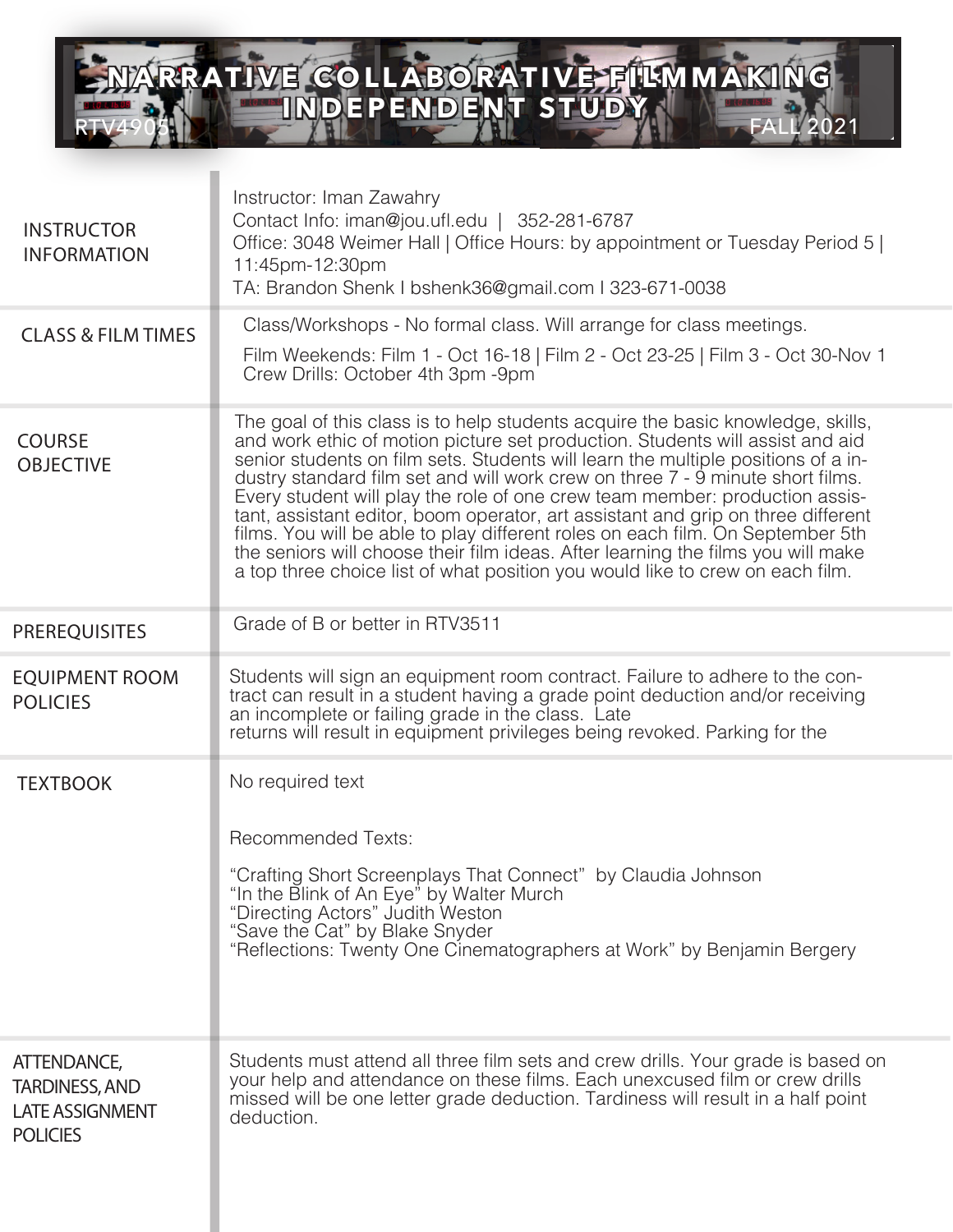

| COVID-19<br><b>UNIVERSITY</b><br><b>POLICIES</b> | FACE TO FACE CLASSES (LABS)<br>We will have face-to-face instructional sessions to accomplish the student learning<br>objectives of this course. In response to COVID-19, the following policies and requirements are<br>in place to maintain your learning environment and to enhance the safety of our in-classroom<br>interactions.<br>Sanitizing supplies are available in the classroom if you wish to wipe down your desks<br>prior to sitting down and at the end of the class.<br>If you are experiencing COVID-19 symptoms (Check the CDC website for guidance on<br>symptoms of coronavirus), please use the UF Health screening system and follow the instruc-<br>tions on whether you are able to attend class. Go to https://coronavirus.ufhealth.org/ for UF<br>Health guidance on what to do if you have been exposed to or are experiencing Covid-19 symp-<br>toms.<br>Course materials will be provided to you with an excused absence, and you will be given<br>a reasonable amount of time to make up work. Find more information in the university attendance<br>policies.<br>ON SET<br>If a student has not been vaccinated, students will take a COVID test the week (7 days) before<br>production. The students must remain in their own bubble from that point until production. On set<br>students must wear masks If the test is negative you may not come to set or near your class-<br>mates and quarantine according to the CDC guidelines. Please refer to the Film Florida Covid<br>Set Guidelines in Canvas for more information.                                                                                                                                                                                                                                                                                                                                                                                                                                                                                                                                                                                                                 |
|--------------------------------------------------|-----------------------------------------------------------------------------------------------------------------------------------------------------------------------------------------------------------------------------------------------------------------------------------------------------------------------------------------------------------------------------------------------------------------------------------------------------------------------------------------------------------------------------------------------------------------------------------------------------------------------------------------------------------------------------------------------------------------------------------------------------------------------------------------------------------------------------------------------------------------------------------------------------------------------------------------------------------------------------------------------------------------------------------------------------------------------------------------------------------------------------------------------------------------------------------------------------------------------------------------------------------------------------------------------------------------------------------------------------------------------------------------------------------------------------------------------------------------------------------------------------------------------------------------------------------------------------------------------------------------------------------------------------------------------------------------------------------------------------------------------------------------------------------------------------------------------------------------------------------------------------------------------------------------------------------------------------------------------------------------------------------------------------------------------------------------------------------------------------------------------------------------------------------------------------------|
| <b>UNIVERSITY</b><br><b>POLICIES</b>             | IN CLASS RECORDING<br>Students are allowed to record video or audio of class lectures. However, the pur-<br>poses for which these recordings may be used are strictly controlled. The only<br>allowable purposes are $(1)$ for personal educational use, $(2)$ in connection with a<br>complaint to the university, or (3) as evidence in, or in preparation for, a criminal<br>or civil proceeding. All other purposes are prohibited. Specifically, students may<br>not publish recorded lectures without the written consent of the instructor. A "class"<br>lecture" is an educational presentation intended to inform or teach enrolled students<br>about a particular subject, including any instructor-led discussions that form part of<br>the presentation, and delivered by any instructor hired or appointed by the Universi-<br>ty, or by a guest instructor, as part of a University of Florida course. A class lecture<br>does not include lab sessions, student presentations, clinical presentations such as<br>patient history, academic exercises involving solely student participation, assess-<br>ments (quizzes, tests, exams), field trips, private conversations between students<br>in the class or between a student and the faculty or lecturer during a class session.<br>Publication without permission of the instructor is prohibited. To "publish" means to<br>share, transmit, circulate, distribute, or provide access to a recording, regardless of<br>format or medium, to another person (or persons), including but not limited to anoth-<br>er student within the same class section. Additionally, a recording, or transcript of<br>a recording, is considered published if it is posted on or uploaded to, in whole or in<br>part, any media platform, including but not limited to social media, book, magazine,<br>newspaper, leaflet, or third party note/tutoring services. A student who publishes a<br>recording without written consent may be subject to a civil cause of action instituted<br>by a person injured by the publication and/or discipline under UF Regulation 4.040<br>Student Honor Code and Student Conduct Code |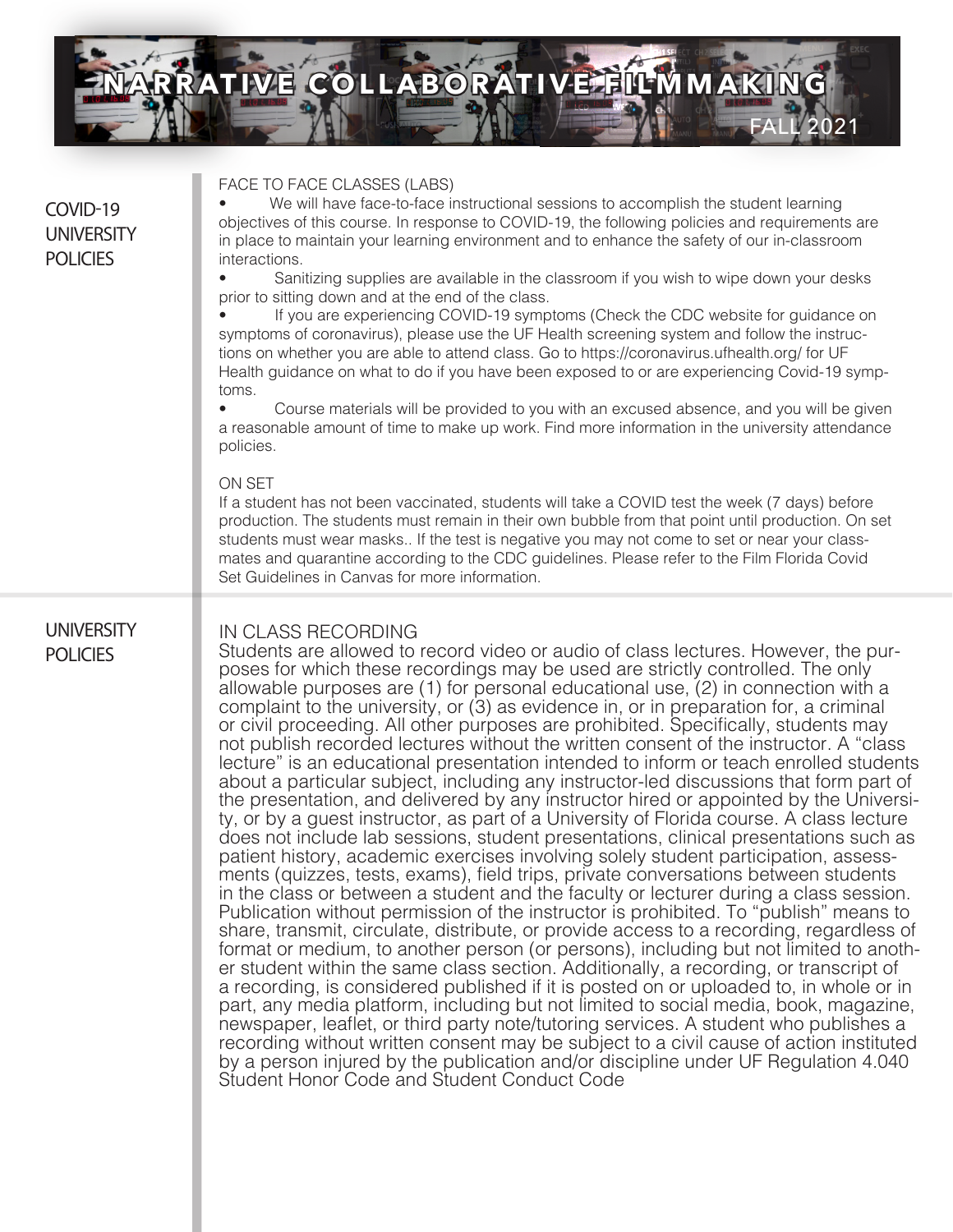**RTVAD BL** FALL 2021 **NARRATIVE COLLABORATIVE FILMMAKING TAN THE EXPENT STUDY** 

| <b>UNIVERSITY</b><br><b>POLICIES</b>               | <b>STUDENTS WITH DISABILITIES</b><br>Students requesting classroom accommodation must first register with the<br>Dean of Students Office. The Dean of Students Office will provide docu-<br>mentation to the student who must then provide this documentation to the<br>Instructor when requesting accommodation.                                                                                                                                                                                                                                                                                                                                                                                                                                                                                                                                                                                                                                                                                                                                                                                                                                                                                                                       |                                                                                                                                                                                                                             |
|----------------------------------------------------|-----------------------------------------------------------------------------------------------------------------------------------------------------------------------------------------------------------------------------------------------------------------------------------------------------------------------------------------------------------------------------------------------------------------------------------------------------------------------------------------------------------------------------------------------------------------------------------------------------------------------------------------------------------------------------------------------------------------------------------------------------------------------------------------------------------------------------------------------------------------------------------------------------------------------------------------------------------------------------------------------------------------------------------------------------------------------------------------------------------------------------------------------------------------------------------------------------------------------------------------|-----------------------------------------------------------------------------------------------------------------------------------------------------------------------------------------------------------------------------|
|                                                    | STUDENT EVALUATION OF COURSE AND INSTRUCTOR<br>Students are expected to provide professional and respectful feedback on<br>the quality of instruction in this course by completing course evaluations on-<br>line via GatorEvals. Guidance on how to give feedback in a professiona<br>evaluations through the email they receive from GatorEvals, in their Canvas<br>course menu under GatorEvals, or via https://ufl.bluera.com/ufl/. Summaries<br>of course evaluation results are available to students at https://gatorevals.<br>aa.ufl.edu/public-results/.                                                                                                                                                                                                                                                                                                                                                                                                                                                                                                                                                                                                                                                                       |                                                                                                                                                                                                                             |
| <b>UNIVERSITY</b><br><b>POLICIES</b>               | UF HONOR CODE<br>UF students are bound by The Honor Pledge which states, "We, the mem-<br>bers of the University of Florida community, pledge to hold ourselves and<br>our peers to the highest standards of honor and integrity by abiding by the<br>Honor Code. On all work submitted for credit by students at the University<br>of Florida, the following pledge is either required or implied: "On my honor, I<br>have neither given nor received unauthorized aid in doing this assignment."<br>The Honor Code (http://www.dso.ufl.edu/sccr/process/student-conduct-hon-<br>or-code/) specifies a<br>number of behaviors that are in violation of this code and the possible sanc-<br>tions. Furthermore, you are obligated to report any condition that facilitates<br>academic misconduct to appropriate personnel.<br><b>HELP WITH COPING</b><br>The UF Counseling and Wellness Center is a terrific, free resource for any<br>student who could use help managing stress or coping with life. The center,<br>at 3190 Radio Road on campus, is open for<br>appointments and emergency walk-ins from 8 a.m. to 5 p.m. Monday<br>through Friday. To make an appointment or receive after-hours assistance,<br>call 352-392-1575. |                                                                                                                                                                                                                             |
|                                                    |                                                                                                                                                                                                                                                                                                                                                                                                                                                                                                                                                                                                                                                                                                                                                                                                                                                                                                                                                                                                                                                                                                                                                                                                                                         | <b>GRADING SCALE</b>                                                                                                                                                                                                        |
| <b>ASSIGNMENTS,</b><br>PROJECTS&<br><b>GRADING</b> | <b>ASSIGNMENTS</b>                                                                                                                                                                                                                                                                                                                                                                                                                                                                                                                                                                                                                                                                                                                                                                                                                                                                                                                                                                                                                                                                                                                                                                                                                      | 94% or higher<br>$= A$<br>90%-93%<br>$= A$ -<br>88%-89%<br>$= B +$<br>84%-87%<br>$= B$<br>$= B$ -<br>80%-83%<br>78%-79%<br>$= C +$<br>$= C$<br>74%-77%<br>70%-73%<br>$= C$ -<br>65%-69%<br>$= D$<br>$=$ $E$<br>64% or below |
|                                                    |                                                                                                                                                                                                                                                                                                                                                                                                                                                                                                                                                                                                                                                                                                                                                                                                                                                                                                                                                                                                                                                                                                                                                                                                                                         |                                                                                                                                                                                                                             |